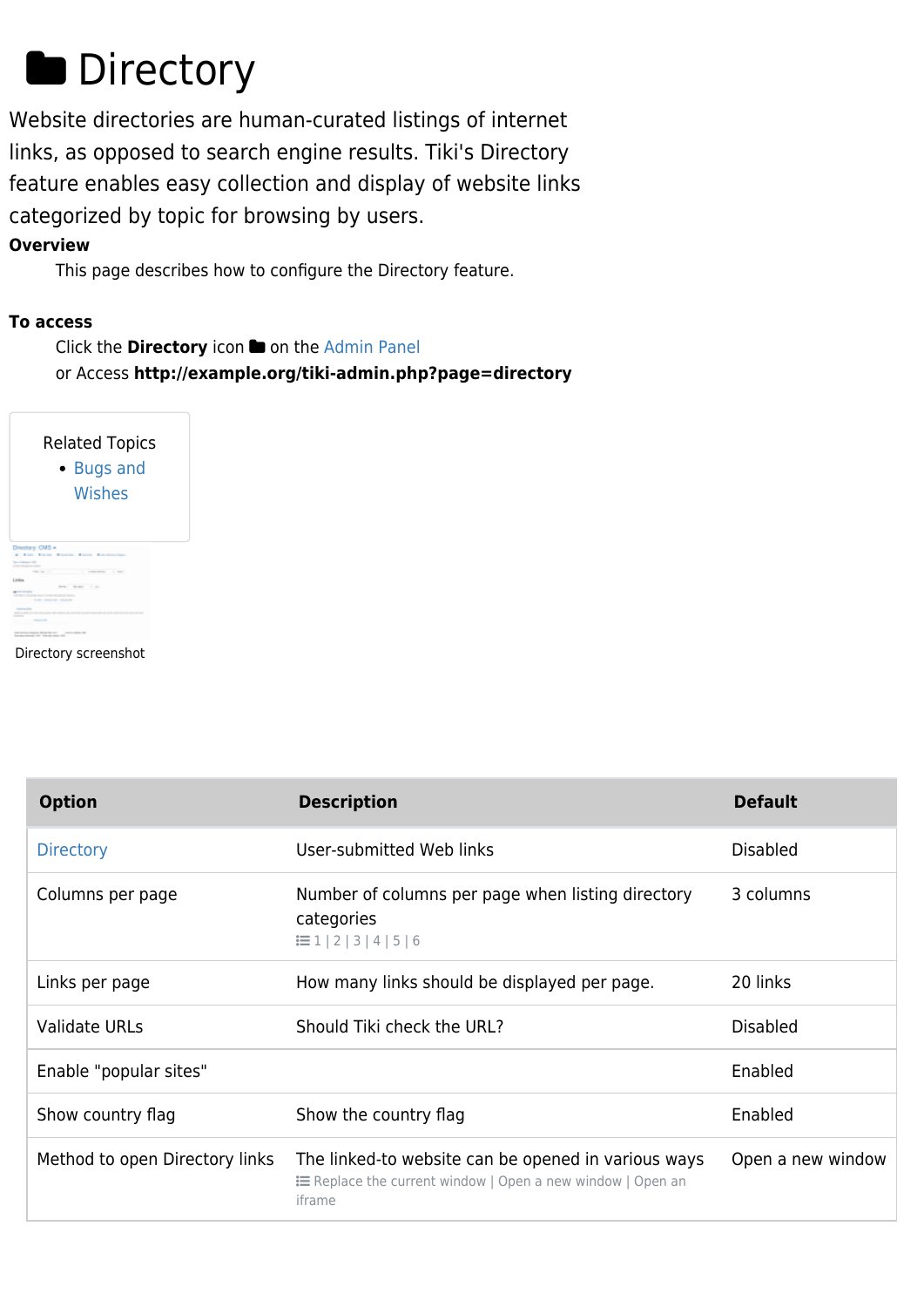| <b>Option</b>                  | <b>Description</b>                                                                                                          | <b>Default</b>    |
|--------------------------------|-----------------------------------------------------------------------------------------------------------------------------|-------------------|
| <b>Directory</b>               | User-submitted Web links                                                                                                    | <b>Disabled</b>   |
| Columns per page               | Number of columns per page when listing directory<br>categories<br>$\equiv$ 1   2   3   4   5   6                           | 3 columns         |
| Links per page                 | How many links should be displayed per page.                                                                                | 20 links          |
| <b>Validate URLs</b>           | Should Tiki check the URL?                                                                                                  | <b>Disabled</b>   |
| Enable "popular sites"         |                                                                                                                             | Enabled           |
| Show country flag              | Show the country flag                                                                                                       | Enabled           |
| Method to open Directory links | The linked-to website can be opened in various ways<br>E Replace the current window   Open a new window   Open an<br>iframe | Open a new window |

| <b>Option</b>                  | <b>Description</b>                                                                                                                 | <b>Default</b>    |
|--------------------------------|------------------------------------------------------------------------------------------------------------------------------------|-------------------|
| <b>Directory</b>               | User-submitted Web links                                                                                                           | <b>Disabled</b>   |
| Columns per page               | Number of columns per page when listing directory<br>categories<br>$\equiv$ 1   2   3   4   5   6                                  | 3 columns         |
| Links per page                 | How many links should be displayed per page.                                                                                       | 20 links          |
| <b>Validate URLs</b>           | Should Tiki check the URL?                                                                                                         | <b>Disabled</b>   |
| Enable "popular sites"         |                                                                                                                                    | Enabled           |
| Show country flag              | Show the country flag                                                                                                              | Enabled           |
| Method to open Directory links | The linked-to website can be opened in various ways<br><b>E</b> Replace the current window   Open a new window   Open an<br>iframe | Open a new window |

| <b>Option</b>    | <b>Description</b>                                                                                | <b>Default</b>  |
|------------------|---------------------------------------------------------------------------------------------------|-----------------|
| <b>Directory</b> | User-submitted Web links                                                                          | <b>Disabled</b> |
| Columns per page | Number of columns per page when listing directory<br>categories<br>$\equiv 1   2   3   4   5   6$ | 3 columns       |
| Links per page   | How many links should be displayed per page.                                                      | 20 links        |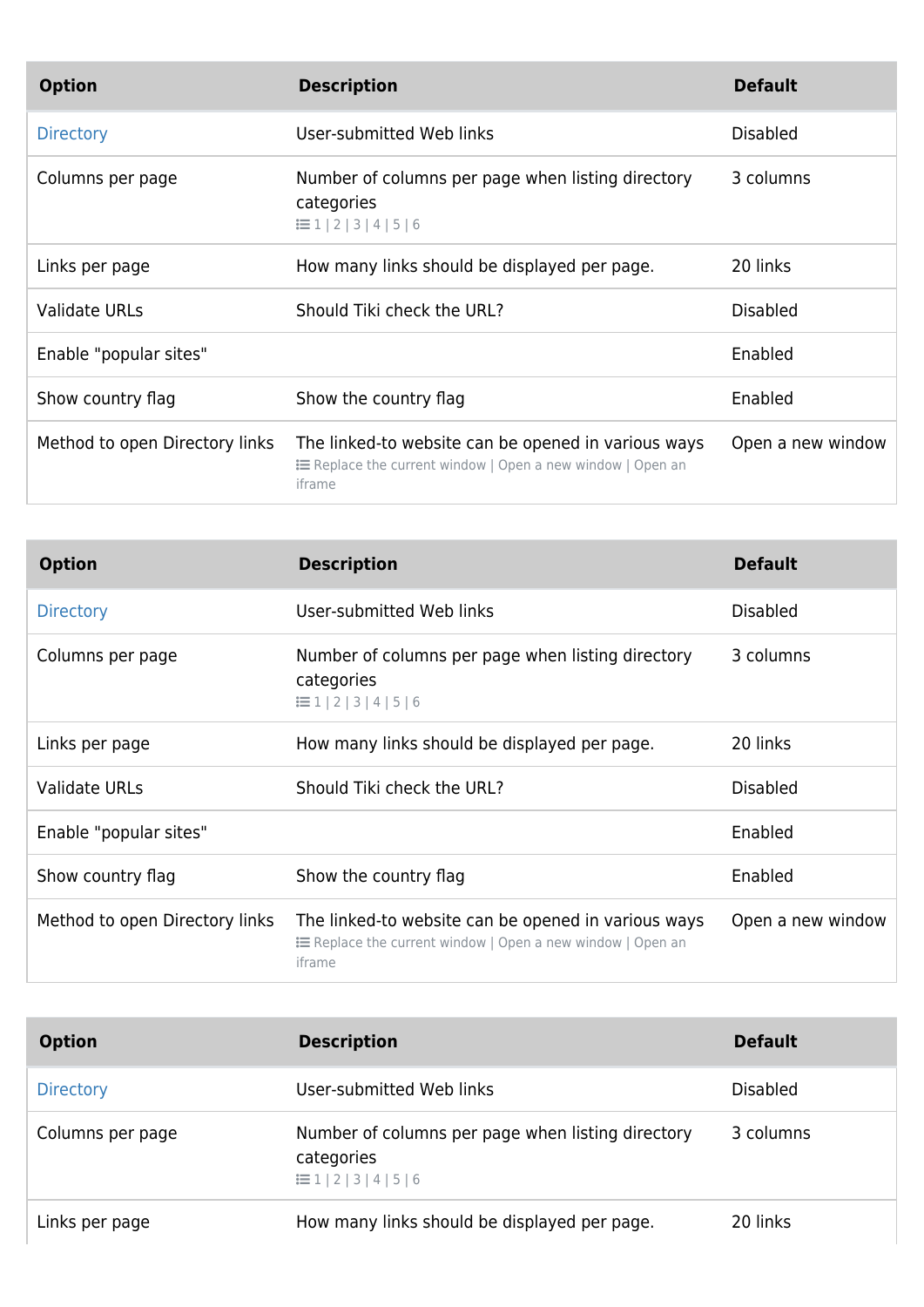| <b>Option</b>                  | <b>Description</b>                                                                                                                 | <b>Default</b>    |
|--------------------------------|------------------------------------------------------------------------------------------------------------------------------------|-------------------|
| <b>Validate URLs</b>           | Should Tiki check the URL?                                                                                                         | <b>Disabled</b>   |
| Enable "popular sites"         |                                                                                                                                    | Enabled           |
| Show country flag              | Show the country flag                                                                                                              | Enabled           |
| Method to open Directory links | The linked-to website can be opened in various ways<br><b>E</b> Replace the current window   Open a new window   Open an<br>iframe | Open a new window |

| <b>Option</b>                  | <b>Description</b>                                                                                                                 | <b>Default</b>    |
|--------------------------------|------------------------------------------------------------------------------------------------------------------------------------|-------------------|
| <b>Directory</b>               | User-submitted Web links                                                                                                           | <b>Disabled</b>   |
| Columns per page               | Number of columns per page when listing directory<br>categories<br>$\equiv$ 1 2 3 4 5 6                                            | 3 columns         |
| Links per page                 | How many links should be displayed per page.                                                                                       | 20 links          |
| <b>Validate URLs</b>           | Should Tiki check the URL?                                                                                                         | <b>Disabled</b>   |
| Enable "popular sites"         |                                                                                                                                    | Enabled           |
| Show country flag              | Show the country flag                                                                                                              | Enabled           |
| Method to open Directory links | The linked-to website can be opened in various ways<br><b>E</b> Replace the current window   Open a new window   Open an<br>iframe | Open a new window |

| <b>Option</b>          | <b>Description</b>                                                                                | <b>Default</b>  |
|------------------------|---------------------------------------------------------------------------------------------------|-----------------|
| <b>Directory</b>       | User-submitted Web links                                                                          | <b>Disabled</b> |
| Columns per page       | Number of columns per page when listing directory<br>categories<br>$\equiv 1   2   3   4   5   6$ | 3 columns       |
| Links per page         | How many links should be displayed per page.                                                      | 20 links        |
| <b>Validate URLs</b>   | Should Tiki check the URL?                                                                        | <b>Disabled</b> |
| Enable "popular sites" |                                                                                                   | Enabled         |
| Show country flag      | Show the country flag                                                                             | Enabled         |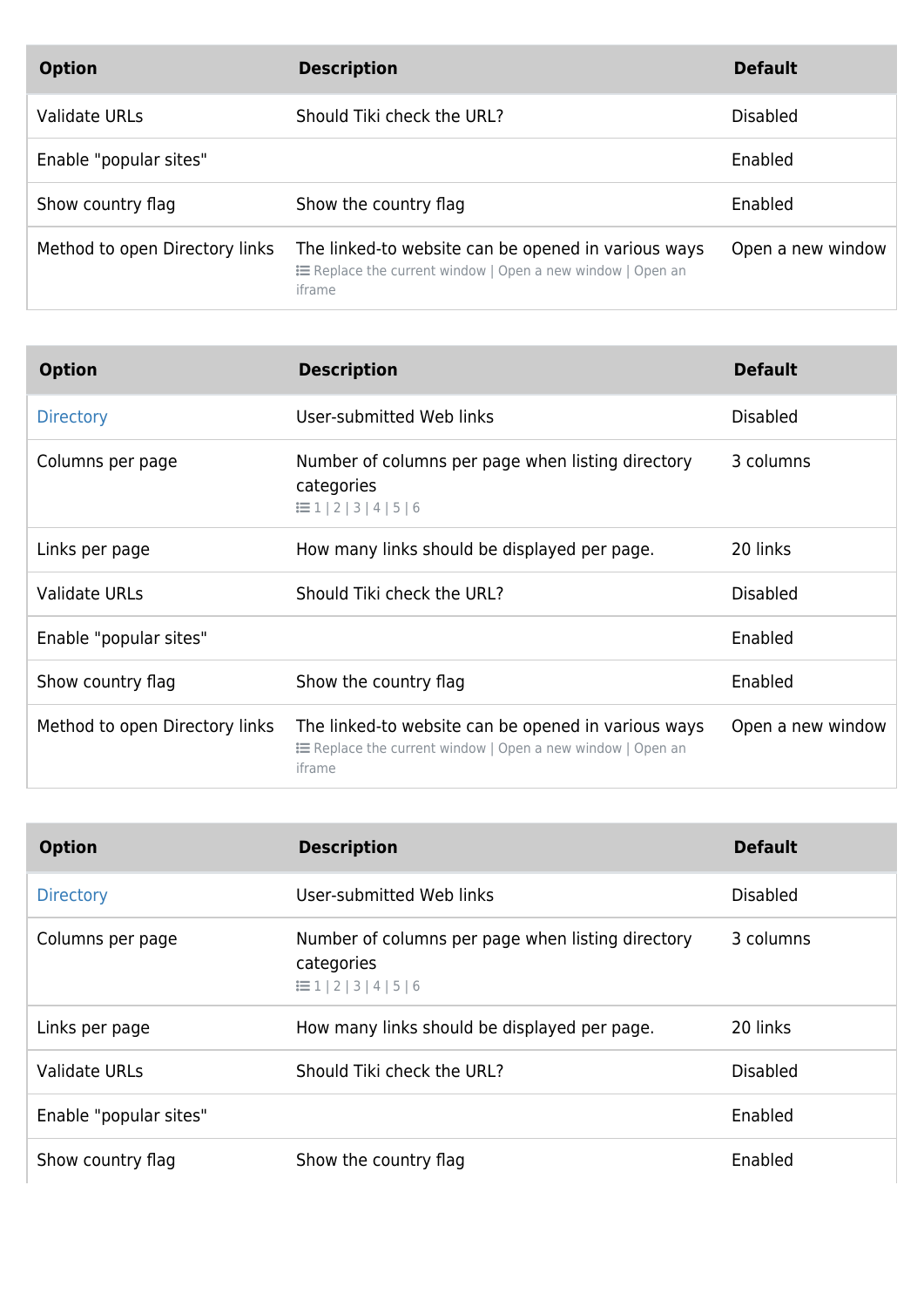| <b>Option</b>                  | <b>Description</b>                                                                                                                 | <b>Default</b>    |
|--------------------------------|------------------------------------------------------------------------------------------------------------------------------------|-------------------|
| Method to open Directory links | The linked-to website can be opened in various ways<br>$\equiv$ Replace the current window   Open a new window   Open an<br>iframe | Open a new window |

| <b>Option</b>                  | <b>Description</b>                                                                                                                 | <b>Default</b>    |
|--------------------------------|------------------------------------------------------------------------------------------------------------------------------------|-------------------|
| <b>Directory</b>               | User-submitted Web links                                                                                                           | <b>Disabled</b>   |
| Columns per page               | Number of columns per page when listing directory<br>categories<br>$\equiv$ 1 2 3 4 5 6                                            | 3 columns         |
| Links per page                 | How many links should be displayed per page.                                                                                       | 20 links          |
| <b>Validate URLs</b>           | Should Tiki check the URL?                                                                                                         | <b>Disabled</b>   |
| Enable "popular sites"         |                                                                                                                                    | Enabled           |
| Show country flag              | Show the country flag                                                                                                              | Enabled           |
| Method to open Directory links | The linked-to website can be opened in various ways<br><b>E</b> Replace the current window   Open a new window   Open an<br>iframe | Open a new window |

| <b>Option</b>                                                   | <b>Description</b>                                                                                                                    | <b>Default</b>    |
|-----------------------------------------------------------------|---------------------------------------------------------------------------------------------------------------------------------------|-------------------|
| <b>Directory</b>                                                | User-submitted Web links                                                                                                              | <b>Disabled</b>   |
| Number of columns per page when<br>listing directory categories | Number of columns per page when listing<br>directory categories<br>$\equiv$ 1   2   3   4   5   6                                     | 3 columns         |
| Links per page                                                  | How many links should be displayed per page.                                                                                          | 20 links          |
| <b>Validate URLs</b>                                            | Should Tiki check the URL?                                                                                                            | <b>Disabled</b>   |
| Enable "popular sites"                                          |                                                                                                                                       | Enabled           |
| Show country flag                                               | Show the country flag                                                                                                                 | Enabled           |
| Method to open Directory links                                  | The linked-to website can be opened in various<br>ways<br><b>E</b> Replace the current window   Open a new window   Open<br>an iframe | Open a new window |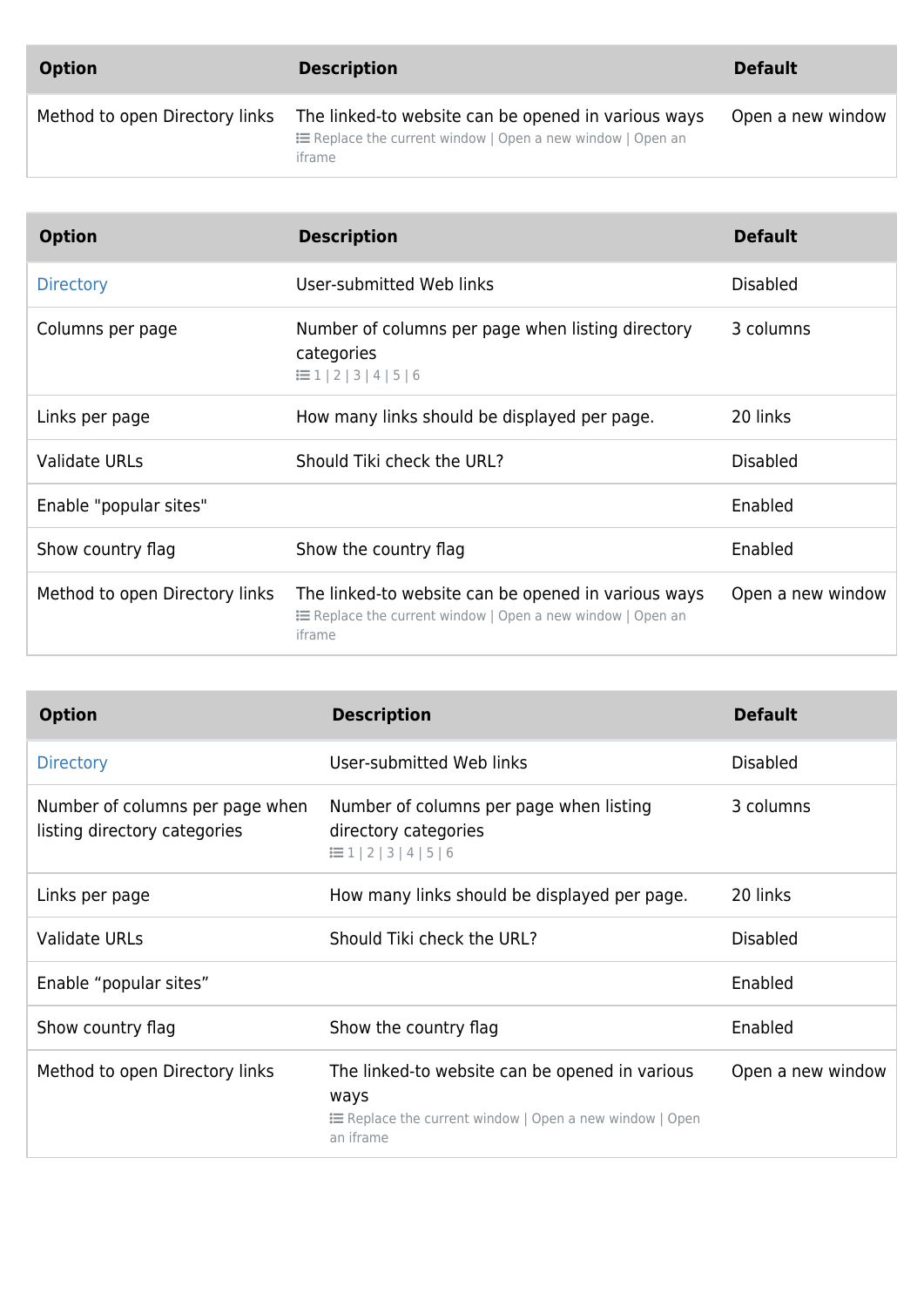| <b>Option</b>                                                   | <b>Description</b>                                                                                                                    | <b>Default</b>       |
|-----------------------------------------------------------------|---------------------------------------------------------------------------------------------------------------------------------------|----------------------|
| <b>Directory</b>                                                | User-submitted Web links                                                                                                              | <b>Disabled</b>      |
| Number of columns per page when<br>listing directory categories | Number of columns per page when listing<br>directory categories<br>$\equiv$ 1 2 3 4 5 6                                               | 3                    |
| Links per page                                                  | How many links should be displayed per page.                                                                                          | 20                   |
| <b>Validate URLs</b>                                            | Should Tiki check the URL?                                                                                                            | <b>Disabled</b>      |
| Enable "popular sites"                                          |                                                                                                                                       | Enabled              |
| Show country flag                                               | Show the country flag                                                                                                                 | Enabled              |
| Method to open Directory links                                  | The linked-to website can be opened in various<br>ways<br><b>E</b> Replace the current window   Open a new window   Open<br>an iframe | Open a new<br>window |

| <b>Option</b>                                                   | <b>Description</b>                                                                                                                    | <b>Default</b>       |
|-----------------------------------------------------------------|---------------------------------------------------------------------------------------------------------------------------------------|----------------------|
| <b>Directory</b>                                                | User-submitted Web links                                                                                                              | <b>Disabled</b>      |
| Number of columns per page when<br>listing directory categories | Number of columns per page when listing<br>directory categories<br>$\equiv$ 1   2   3   4   5   6                                     | 3                    |
| Links per page                                                  | How many links should be displayed per page.                                                                                          | 20                   |
| <b>Validate URLs</b>                                            | Should Tiki check the URL?                                                                                                            | <b>Disabled</b>      |
| Enable "popular sites"                                          |                                                                                                                                       | Enabled              |
| Show country flag                                               | Show the country flag                                                                                                                 | Enabled              |
| Method to open Directory links                                  | The linked-to website can be opened in various<br>ways<br><b>E</b> Replace the current window   Open a new window   Open<br>an iframe | Open a new<br>window |

| <b>Option</b>                                                   | <b>Description</b>                                                                                | <b>Default</b>  |
|-----------------------------------------------------------------|---------------------------------------------------------------------------------------------------|-----------------|
| <b>Directory</b>                                                | User-submitted Web links                                                                          | <b>Disabled</b> |
| Number of columns per page when<br>listing directory categories | Number of columns per page when listing directory<br>categories<br>$\equiv$ 1   2   3   4   5   6 | 3               |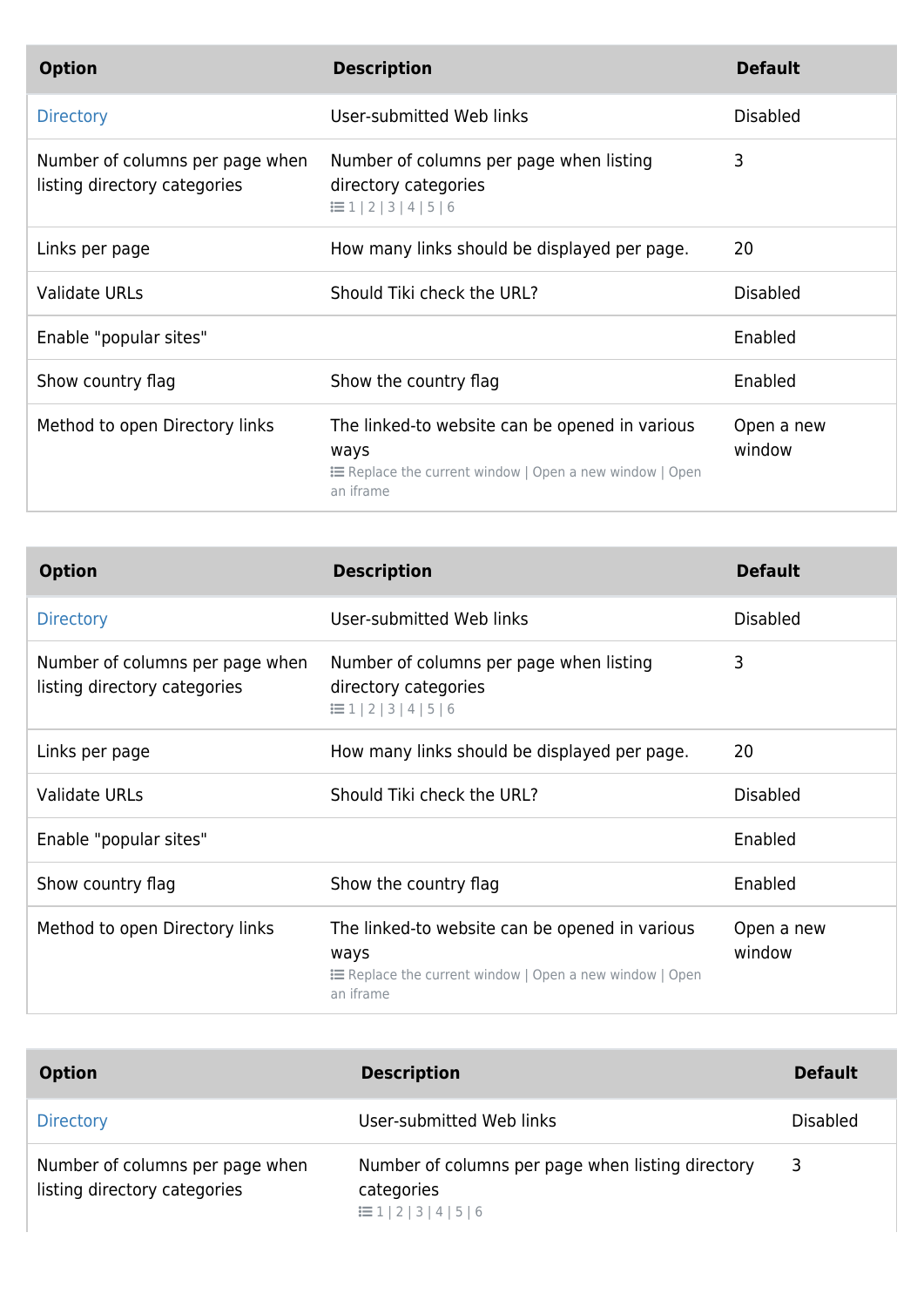| <b>Option</b>                  | <b>Description</b>                                                                     | <b>Default</b> |
|--------------------------------|----------------------------------------------------------------------------------------|----------------|
| Links per page                 | How many links should be displayed per page.                                           | 20             |
| Validate URLs                  | Should Tiki check the URL?                                                             | Disabled       |
| Enable cool sites              |                                                                                        | Enabled        |
| Show Country Flag              | Show the country flag                                                                  | Enabled        |
| Method to Open Directory Links | Method to open directory links<br>≡ replace current window   new window   inline frame | new window     |

| <b>Option</b>                                                   | <b>Description</b>                                                                                | <b>Default</b>  |
|-----------------------------------------------------------------|---------------------------------------------------------------------------------------------------|-----------------|
| <b>Directory</b>                                                | User-submitted Web links                                                                          | Disabled        |
| Number of columns per page when<br>listing directory categories | Number of columns per page when listing directory<br>categories<br>$\equiv$ 1   2   3   4   5   6 | 3               |
| Links per page                                                  | How many links should be displayed per page.                                                      | 20              |
| Validate URLs                                                   | Should Tiki check the URL?                                                                        | <b>Disabled</b> |
| Enable cool sites                                               |                                                                                                   | Enabled         |
| <b>Show Country Flag</b>                                        | Show the country flag                                                                             | Enabled         |
| Method to Open Directory Links                                  | Method to open directory links<br>≡ replace current window   new window   inline frame            | new window      |

| <b>Option</b>                                                   | <b>Description</b>                                                                                | <b>Default</b>  |
|-----------------------------------------------------------------|---------------------------------------------------------------------------------------------------|-----------------|
| <b>Directory</b>                                                | User-submitted Web links                                                                          | <b>Disabled</b> |
| Number of columns per page when<br>listing directory categories | Number of columns per page when listing directory<br>categories<br>$\equiv$ 1   2   3   4   5   6 | 3               |
| Links per page                                                  | How many links should be displayed per page.                                                      | 20              |
| Validate URLs                                                   | Should Tiki check the URL?                                                                        | <b>Disabled</b> |
| Enable cool sites                                               |                                                                                                   | Enabled         |
| <b>Show Country Flag</b>                                        | Show the country flag                                                                             | Enabled         |
| Method to Open Directory Links                                  | Method to open directory links<br>≡ replace current window   new window   inline frame            | new window      |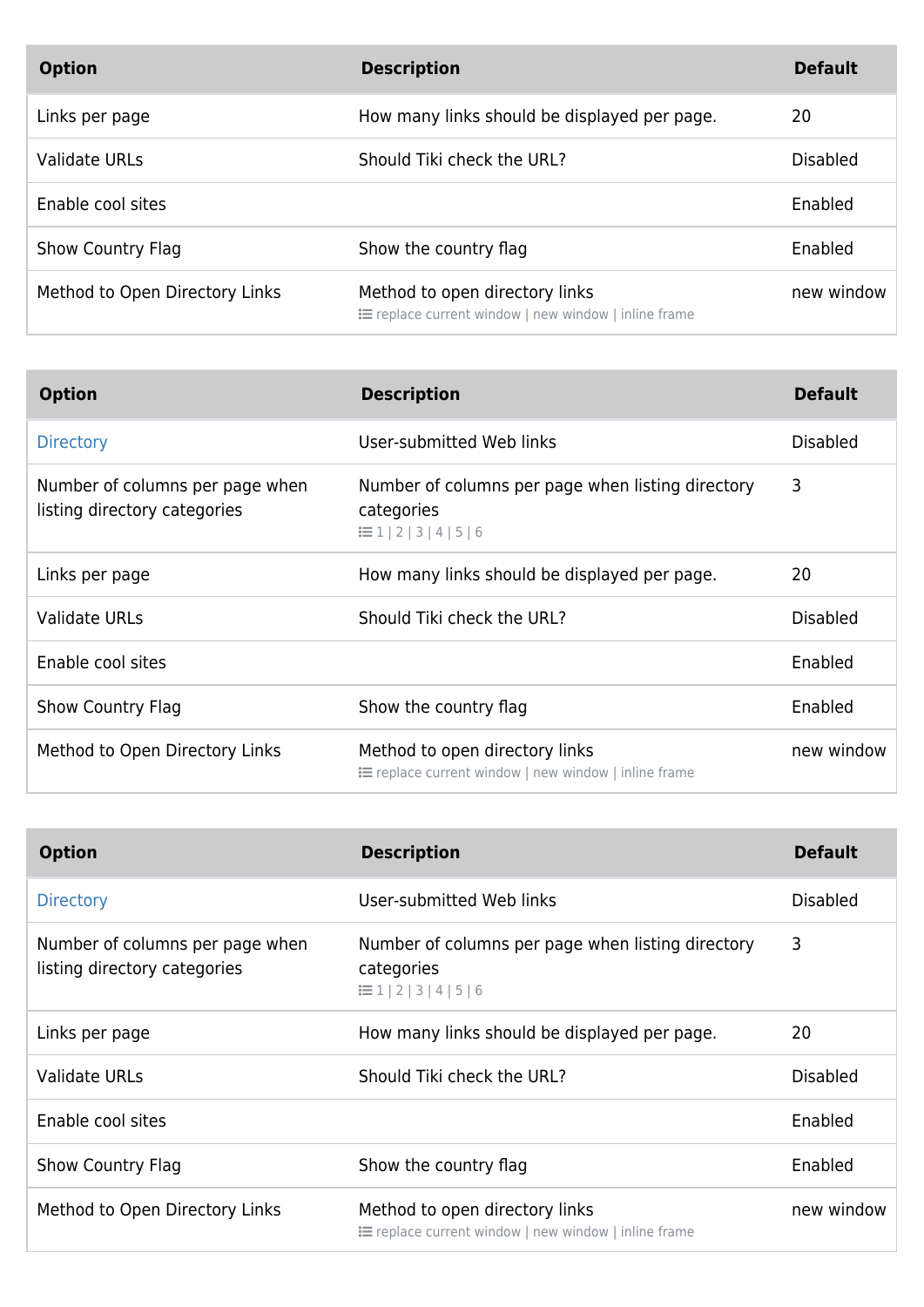#### **Note**

The following content will eventually be migrated to the Directory section of the Tiki User and Admin Guides.

# **Directory**

The Directory is used to collect and display web site links categorized by topic for browsing by users. It is similar to the DMOZ Open Directory Project (see Useful Links, below).

The user can browse through categories, making use of category and link descriptions, and navigate to increasingly specific subcategories. A search form can also be used to locate a link in the Directory.

Users can submit links to be added to the Directory. The submitted links can be subject to validation by admins or designated editors before they are added.

Any number of categories can be created and each can be indicated as related to one or more other categories. Tiki tracks the addition of new links and the number of visits to each link, as well as the number of searches made. Users can also view "new sites" and "cool sites" (most-visited sites).

Directory information can also be displayed as modules in Tiki's side columns or wiki pages, and new Directory links can be reported in Tiki's Calendar.

## Feature Overview

TikiWiki's Directory feature enables:

- Organization of Web site links into categories
- Searches for links
- Submission by users of link suggestions for approval by admins
- Appointment of editors to moderate specific categories
- Caching of linked Web sites to avoid the problem of dead links or temporarily unavailable servers
- Display of top-ranked sites in terms of hits
- Display of most recently added sites
- Indication of top-ranked and recently added sites in a Tiki module
- Association of Directory categories with one another and/or with one or more global Tiki Categories

#### More Documentation

- [Directory User](https://doc.tiki.org/Directory-User) How to use the Directory once it has been activated and configured.
- [Directory Admin](https://doc.tiki.org/Directory-Admin) How to activate and configure the Directory, including determining its organization and page display, and setting appropriate permissions.
- [Directory Details](https://doc.tiki.org/Directory-Details) Details on Directory internals, including information on related files, permissions, database tables and CSS selectors.
- Directory TikiMovie: Flash movie on how to set up and use the Directory, click by click [http://www.teluguvaariki.com/sri-addons/tikiwiki\\_videos/Directory/](http://www.teluguvaariki.com/sri-addons/tikiwiki_videos/Directory/)